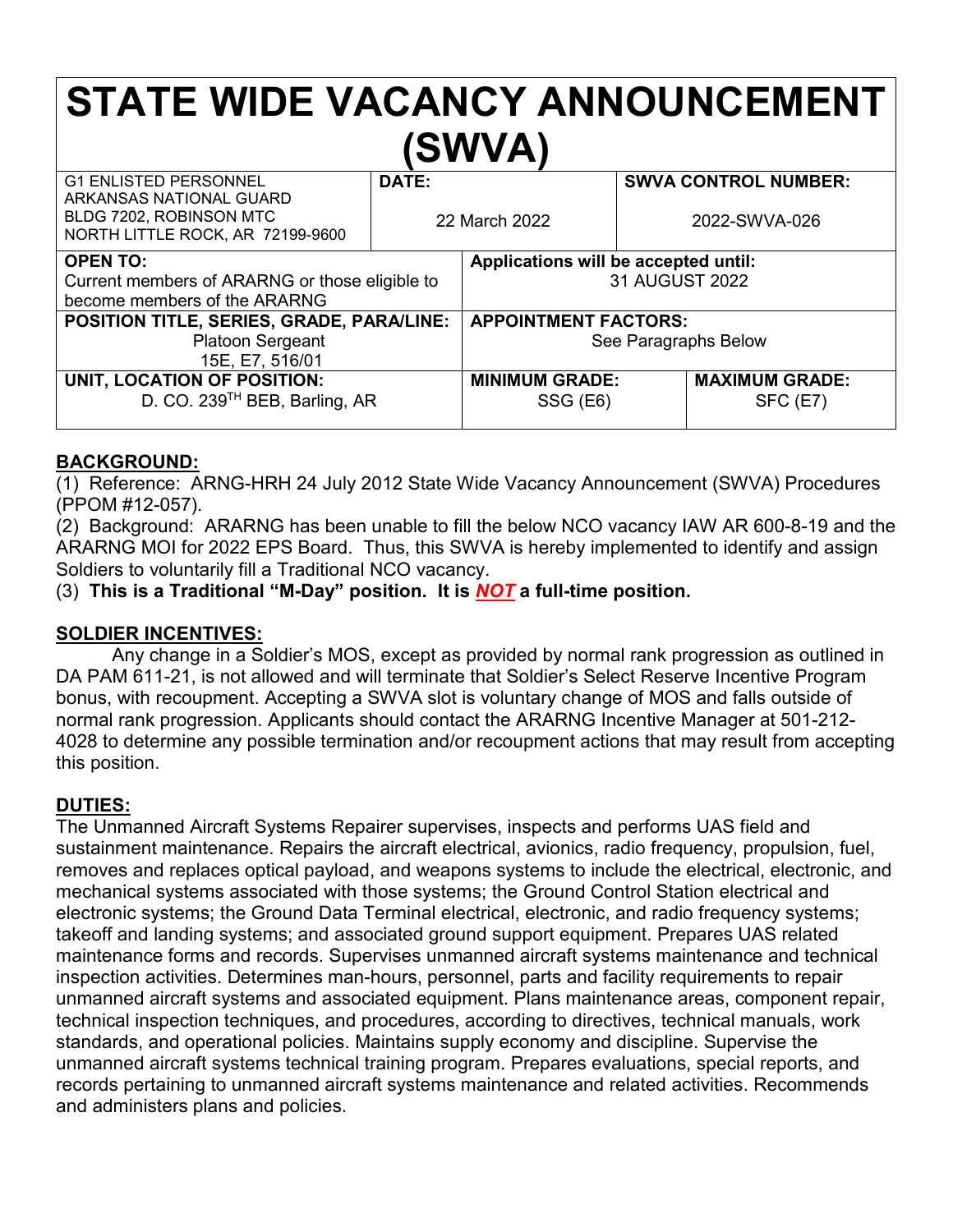### **SPECIFICATIONS:**

The RQ-7 Repairer must possess the following qualifications:

(1) A physical demands rating of moderate (Gold).

(2) A physical profile of 222221.

(3) Normal color vision.

(4) Qualifying scores.

(a) A minimum score of 95 in aptitude area EL and 105 in aptitude area MM in Armed Services Vocational aptitude Battery (ASVAB) tests administered prior to 2 January 2002.

(b) A minimum score of 93 in aptitude area EL and 102 in aptitude area MM on ASVAB tests administered on and after 2 January 2002 and prior to 1 July 2004.

(c) A minimum score of 93 in aptitude area EL and 104 in aptitude area MM on ASVAB tests administered on and after 1 July 2004.

(d) A Minimum OPAT score of Standing Long Jump (LJ) -0120 cm, Seated Power Throw (PT) - 0350 cm, Strength Deadlift (SD) - 0120 lbs., and Interval Aerobic Run (IR) - 0036 shuttles in Physical Demands Category "Moderate" (Gold).

(5) A security eligibility of SECRET is required for the initial award and to maintain the MOS.

(6) A U.S. citizen.

(7) Formal training (completion of MOS 15E under the auspices of The United States Army Aviation Center of Excellence (USAACE) is mandatory.

(8) Reclassification: Must meet the above qualifications and all prerequisites IAW AR 614-200 Chapter 3-19 and AR 40-501 Chapter 3. Must be in the grade of SPC (non-promotable) or below unless they have held an aviation maintenance/component repairer CMF 15 MOS or MOS 15M for a minimum of 12 months at skill level 1 or 2, 18 months at skill level 3.

(a) 2. National Guard: Soldiers that do not meet the above qualifications must submit a waiver packet through National Guard Bureau, ATTN: NGB-ARNG-AV, 111 South George Mason Drive, Arlington, VA 22204-1382,

[\(http://www.rucker.army.mil/usaace/directorates/cdid/opfd/iw\\_enlisted.html\)](http://www.rucker.army.mil/usaace/directorates/cdid/opfd/iw_enlisted.html).

(9) Alcohol and drug abuse as defined below will disqualify any Soldier or potential enlistee from this MOS. This disqualification will be waived, even though the Soldier/potential enlistee satisfactorily completes the Army Substance Abuse program or civilian equivalent, except as specified below.

(a) A medically diagnosed history of alcohol abuse as defined in the substance use disorder section of the Diagnostic and Statistical Manual, 4th Edition, 2000 (DSM IV) is disqualifying. Commander, HRC may waive this disqualification after a Soldier/potential enlistee in this MOS successfully completes the ASAP Education, out-patient or inpatient programs, or it's civilian equivalent, based on recommendations of the chain of command and the Commander, U.S. Army Aeromedical Center. A Soldier/potential enlistee who completes any aspect of ASAP and is involved in an additional offense involving alcohol or alcohol abuse will be immediately reclassified or denied enlistment in this MOS as high risk.

(b) Except as provided in (e) below, a wrongful or improper use of narcotic or other controlled substance or dangerous drug as defined by 21 USC 801, et. seq, is disqualifying.

(c) A positive result of urine test administered per AR 600-85 The Army Substance Abuse Program, that leads to medical evaluation and a finding of "no diagnosis apparent, improper use" is disqualifying.

(d) Except as provided in (e) below, a documented instance of the sale, transfer, possession, or manufacture of any narcotic or other controlled substance or dangerous drug as defined by 21 USC 801, et. seq, is disqualifying. A documented instance includes conviction by any court martial or any civilian court. Convicting includes juvenile adjudication, nonjudicial punishment under Article 15, UCMJ, or voluntary confession after proper rights warning according to Article 31 (b), UCMJ.